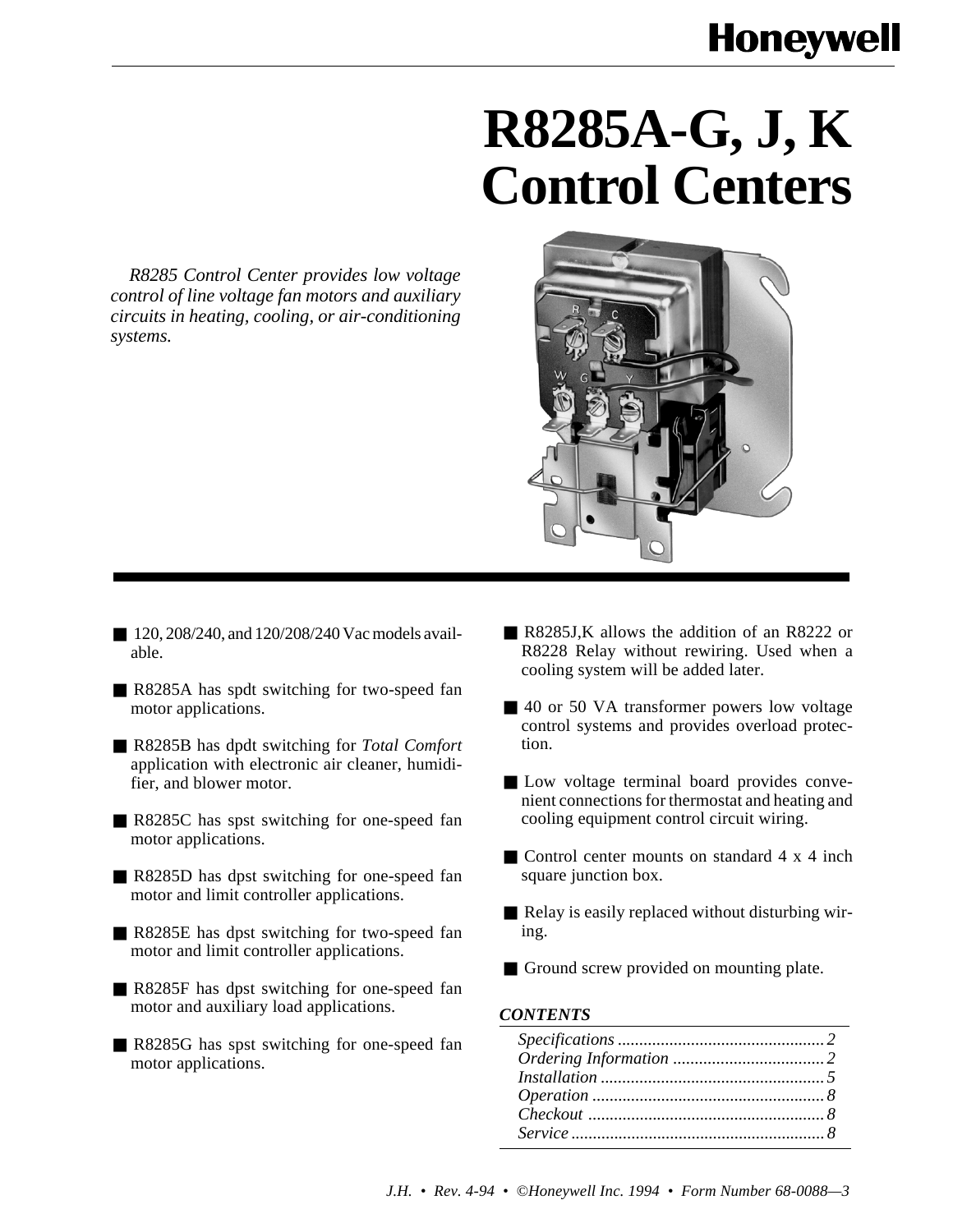**IMPORTANT:** *The specifications given in this publication do not include normal manufacturing tolerences. Therefore, units may not exactly match the listed specifications. Also, this product is tested and calibrated under closely controlled conditions, and some minor differences in performance can be expected if those conditions are changed.*

#### *TRADELINE® MODELS*

TRADELINE models are selected and packaged for ease of handling, ease of stocking, and maximum replacement value. TRADELINE model specifications are the same as those of standard models, except as noted.

TRADELINE MODELS:

R8285A Control Center.

R8285B Control Center.

TRADELINE FEATURES AVAILABLE:

All TRADELINE models are packed with cross refence label and special installation instructions.

STANDARD MODELS:

R8285J Control Center has a receptacle and leadwires for spst and spdt relays, less R8222 or R8228 relay. Used when cooling will be added later.

R8285K Control Center has a receptacle and leadwires for dpdt and dpst relays, less R8222 or R8228 relay. Used when cooling will be added later.

TRANSFORMER RATINGS:

Power Rating: 40 or 50 VA.

Primary Voltage: Either 120, 208/240, or 120/208/

### STANDARD MODELS<sup>240 Vac.</sup>

| Fan           | Replacement |       | <b>Contact</b><br>Rating |                  | Input<br><b>Voltage</b> | <b>See Wiring</b> |
|---------------|-------------|-------|--------------------------|------------------|-------------------------|-------------------|
| <b>Center</b> | Relay       | AFL   | <b>ALR</b>               | <b>Switching</b> | (Vac)                   | <b>Diagram</b>    |
| R8285A        | R8222B      | 12    | 60                       | Spdt             | 120,                    | Fig. $2$          |
| <b>R8285B</b> | R8222D      | 12    | 60                       | Dpdt             | 208/240                 | Fig. $3$          |
| R8285C        | R8222A      | 12    | 60                       | Spst             | or $120/$               | Fig. $4$          |
| R8285D        | R8222U      | 12    | 60                       | Dpst             | $208/240^a$             | Fig. $5$          |
| <b>R8285E</b> | R8222F      | 12    | 60                       | Dpst             |                         | Fig. $6$          |
| <b>R8285F</b> | R8222C      | 12    | 60                       | Dpst             |                         | Fig. $5$          |
| R8285G        | R8228A      | 16/18 | 96/72                    | Spst             |                         | Fig. $4$          |
| R8285J        | R8222       | 12    | 60                       | Spst or Spdt     |                         | Fig. 7            |
|               | R8228       | 16/18 | 96/72                    |                  |                         |                   |
| <b>R8285K</b> | R8222       | 12    | 60                       | Dpst or Dpdt     |                         | Fig. $7$          |
|               | R8228       | 16/18 | 96/72                    |                  |                         |                   |

#### TABLE 1—R8285 MODEL SPECIFICATIONS.

<sup>a</sup> Specify when ordering.

## **Ordering Information**

When purchasing replacement and modernization products from your TRADELINE<sup>®</sup> wholesaler or distributor, refer to the Tradeline Catalog or price sheets for complete ordering number, or specify—

- 1. Order number.
- 2. Accessories, if desired.
- 3. Order additional system components and system accessories separately.

If you have additional questions, need further information, or would like to comment on our products or services, please write or phone:

1. Your local Home and Building Control Sales Office (please check the white pages of your phone directory).

2. Home and Building Control Customer Satisfaction

Honeywell, Inc., 1885 Douglas Drive North

Minneapolis, Minnesota 55422-4386 (612) 951-1000

In Canada—Honeywell Limited/Honeywell Limitee, 740 Ellesmere Road, Scarborough, Ontario M1P2V9. International Sales and Service Offices in all principal cities of the world. Manufacturing in Australia, Canada, Finland, France, Germany,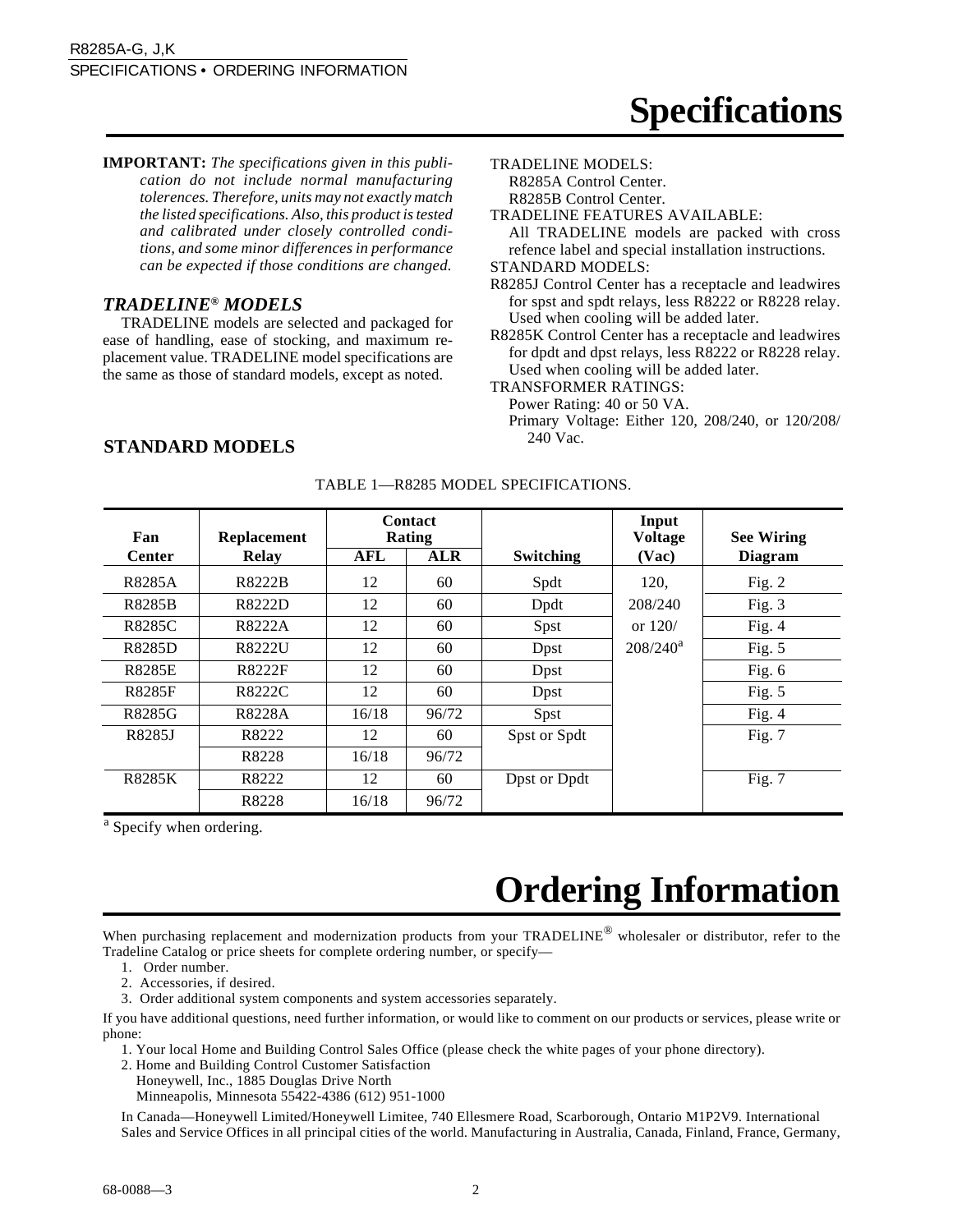Secondary Voltage for 40 VA at 1.67 Amps: 24 Vac. Secondary Voltage for 50 VA at 2.08 Amps: 24 Vac. Open Circuit Secondary Voltage: 27.0 volts. Overload Protection: Inherent. Voltage Frequency: 60 Hz.

CONTACT RATINGS: Refer to Tables 2 and 3 for contact ratings of both normally open and normally closed contacts.

|  | TABLE 2—R8285A-F CONTACT RATINGS. |
|--|-----------------------------------|
|  |                                   |

| Voltage            | <b>120 Vac</b> | 208/240 Vac |
|--------------------|----------------|-------------|
| Full Load (amp)    | 12             |             |
| Locked Rotor (amp) | 60             | 35          |

|--|

| Voltage            | <b>120 Vac</b> | 208/240 Vac |
|--------------------|----------------|-------------|
| Full Load (amp)    | 16/18          | 18          |
| Locked Rotor (amp) | 96/72          | 72          |

RELAY COIL RATINGS:

Inrush: 20 VA maximum.

Sealed: 9 VA.

Wattage: 5 watts.

Pickup Voltage: Must pick up below 18 volts. (R8285A1022 must pick up below 176 volts.)

PILOT DUTY RATINGS FOR R8285D PILOT DUTY POLE:

Minimum: 3 VA at 24, 120, 240, and 480 Vac.

- Maximum: 25 VA at 24 Vac, 125 VA at 120, 240, and 480 Vac.
- Resistive: 3 amps at 277 Vac (0.75 power factor).
- Powerpile® (Millivoltage): The normally open pilot duty contacts are rated for Powerpile (Millivoltage) applications: 0.25 amp at 0.25 to 12 Vdc.
- TRANSFORMER PRIMARY LEADWIRE COLOR CODE:

Black and White: 120V.

Black-Common: 208/240V.

Red: 208V.

Orange: 240V.

- LEADWIRE COLOR CODES: Refer to Table 4 for leadwire color codes.
- LEADWIRES: 11 inch color-coded leadwires.
- RELAY COIL LEADWIRE COLOR CODE: Black lead connected to C terminal and blue lead connected to G terminal.

POWER CONSUMPTION: 11.0 watts maximum.

CONTACTS: Silver cadmium oxide.

- MOUNTING: Mounts on standard 4 inch square junction box.
- DIMENSIONS: Refer to Fig. 1 for installation dimensions.
- UNDERWRITERS LABORATORIES INC. LISTED: File No. E113671

CANADIAN STANDARDS ASSOCIATION COMPO-NENT RECOGNIZED:

R8285A-G: File No. LR85839

R8222 (all models): File No. LR35066.

| Model         | <b>Switching</b> | Pole                        | <b>Leadwire Color</b>                                           |
|---------------|------------------|-----------------------------|-----------------------------------------------------------------|
| R8285A        | Spdt             |                             | Black—Common<br>Red-N.O. Contact<br>Brown-N.C. Contact          |
| <b>R8285B</b> | Dpdt             | Pole 1                      | Black—Common<br>Red-N.O. Contact<br>Brown-N.C. Contact          |
|               |                  | Pole 2                      | Violet—Common<br>Red/Yellow-N.O. Contact<br>Yellow-N.C. Contact |
| R8285C        | Spst             |                             | N.O. Contact—Black leadwires                                    |
| R8285D        | Dpst             | Pole 1<br>(power pole)      | N.O. Contact—Black leadwires                                    |
|               |                  | Pole 2<br>(pilot duty pole) | N.O. Contact—Red leadwires                                      |
| <b>R8285E</b> | Dpst             | Pole 1<br>Pole 2            | N.O. Contact—Black leadwires<br>N.C. Contact—Red leadwires      |
| R8285F        | Dpst             | Pole 1<br>Pole 2            | N.O. Contact—Black leadwires<br>N.O. Contact-Red leadwires      |
| R8285G        | Spst             |                             | N.O. Contact—Black leadwires                                    |
| R8285J        | Spst, Spdt       | Refer to Fig. 7             |                                                                 |
| <b>R8285K</b> | Dpst, Dpdt       |                             |                                                                 |

TABLE 4—LEADWIRE COLOR CODES.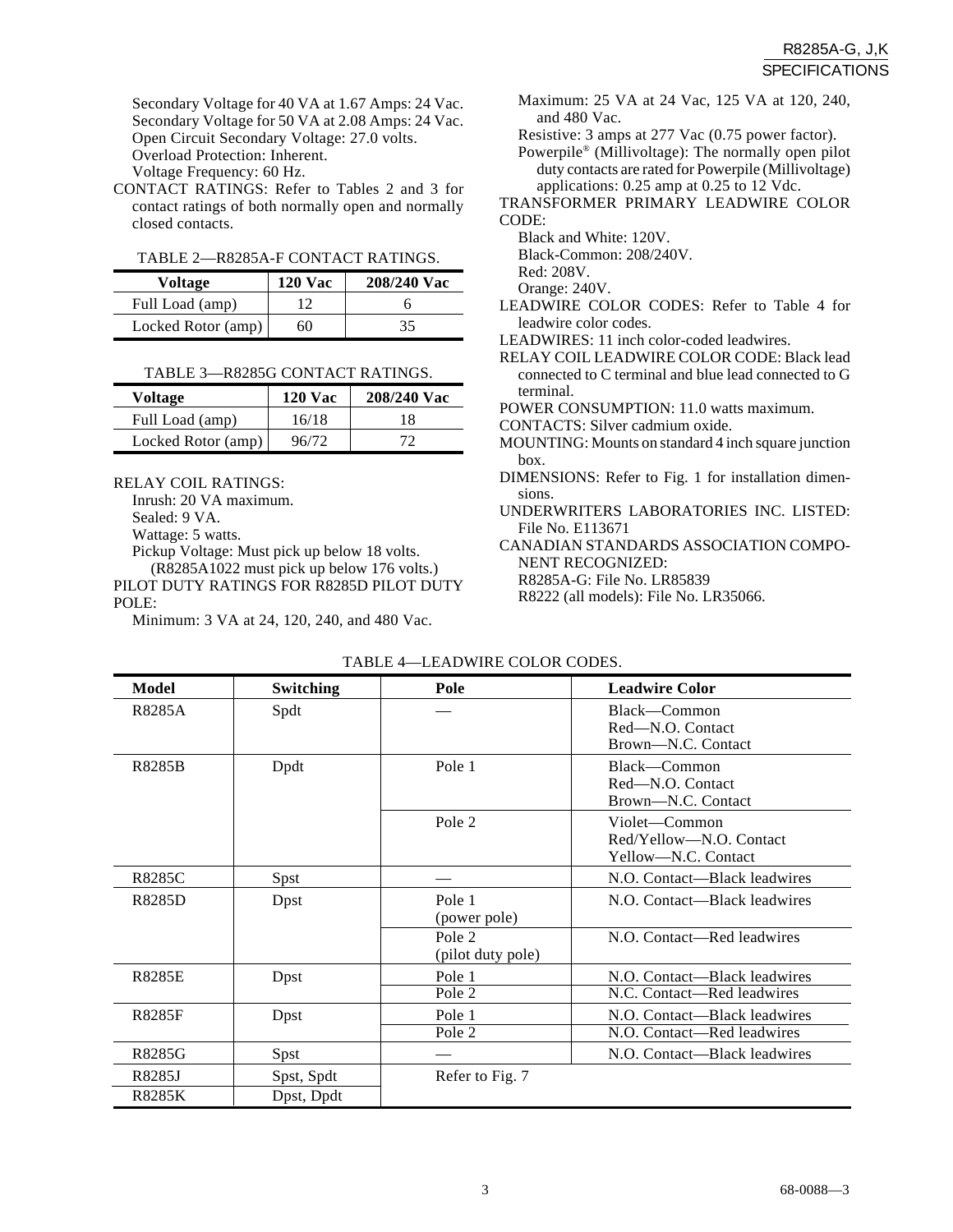#### R8285A-G, J,K SPECIFICATIONS

EXTERNAL LOAD: R8285 will operate the following typical Honeywell relay and/or contactor loads with up to 300 feet of No. 18 gauge wire (150 ft. run). The maximum load for each application is: Two R8222 Switching Relays. Two R8242 Contactors. One R8222 Switching Relay and one R8242 Contactor. One R8242 Contactor and one R8093 Thermal Delay Relay. One R8210, R8212, or R8214 Contactor and one R8222 Relay. One R8210, R8212, or R8214 Contactor and one R8093 Thermal Delay Relay. ACCESSORIES: The R8285A-G function can be achieved by adding the appropriate R8222 or R8228 Relay into an R8285J,K. Order the appropriate relay using Table 1 and Figs. 2 through 6. R8285 CROSS REFERENCE: R8285A replaces: **White Honeywell RBM Rodgers MARS**<br>R8285A.C 90-113 8A94-2 24013 R8285A,C 90-113 8A94-2 24013 R8239A,C R8227A,B R856B R8102 R8285B replaces: R8226A,B,C AT30A R8227A,B,C AT20

| R8102              |                      |                  |
|--------------------|----------------------|------------------|
| R8285B replaces:   |                      |                  |
| Honeywell          | <b>Honeywell</b>     | <b>Honeywell</b> |
| <b>Fan Centers</b> | <b>Transformers</b>  | <b>Relays</b>    |
| R8285A,B,C,E,F     | AT72D                | R8222            |
| R8239A,B,C,E,F     | AT40                 | R8225            |
| R8226A,B,C         | AT30A                |                  |
| R8227A,B,C         | AT20                 |                  |
| R856B              | AT12                 |                  |
| R8102              |                      |                  |
|                    | <b>White Rodgers</b> | <b>MARS</b>      |
|                    | 8A94-51              | 24010            |
|                    |                      |                  |

#### **Fig. 1—R8285 installation dimensions in in. [mm].**

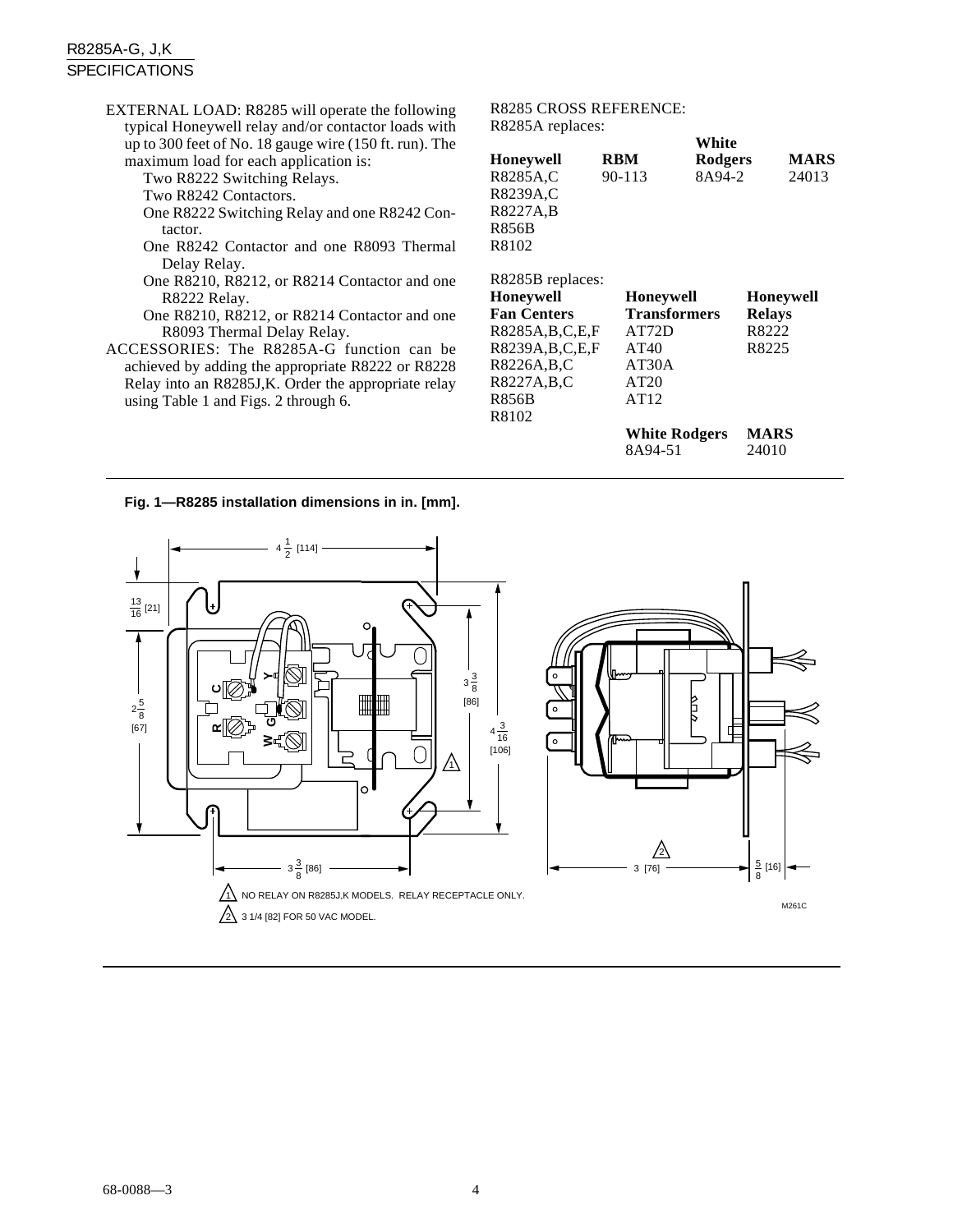### **Installation**

#### **WHEN INSTALLING THIS PRODUCT…**

1. Read these instructions carefully. Failure to follow them could damage the product or cause a hazardous condition.

2. Check the ratings given in these instructions and on the product to assure the product is suitable for your application.

3. Assure installer is a trained, experienced service technician.

4. After completing installation, use these instructions to check product operation.



Disconnect power supply before beginning installation to prevent electrical shock and equipment damage.

#### **MOUNTING**

The R8285 mounts on a standard four inch square junction box. Make wiring connections in the junction box, then fasten the R8285 to the junction box by placing the junction box screws through the notches in the R8285 mounting plate.

#### **Fig. 2—R8285A typical hookup in two-speed fan motor application.**



1\POWER SUPPLY. PROVIDE DISCONNECT MEANS AND OVERLOAD PROTECTION AS REQUIRED.

 $2\sqrt{2}$ USE OPTIONAL HOOKUP WITH ISOLATING RELAY (DASHED LINE) IF HEATING CONTROL HAS A SEPARATE POWER SUPPLY. ISOLATION OF THE POWER SUPPLIES MAY ALSO BE ACCOMPLISHED BY USING SPECIAL THERMOSTAT SUBBASE COMBINATIONS WITH ISOLATED CIRCUITS (SUCH AS T87F-Q539A1147, T834A, T822A). REFER TO SPECIFICATION SHEETS FOR DETAILS. M1157B

NOTE: The R8285 must be mounted in an enclosure. The R8285 may be mounted in any position except with the mounting plate horizontal and the relay on top of the mounting plate.

#### **WIRING**

All wiring must comply with local codes and ordinances. Refer to manufacturer instructions or Figs. 2 through 6 for typical wiring diagrams.

**IMPORTANT:** *Use only Underwriters Laboratories Inc. listed connectors when making external circuit connections to the line voltage leadwires of this device.*

#### **MOUNTING AND WIRING R8285J AND K MODELS**

R8285J,K are plate-mounted relay receptacles with leadwires for R8222 and R8228 Relays. Insert the required leadwires in the relay receptacle as follows:

1. Determine the leadwire colors required for the desired relay and application. Refer to Fig. 7.

2. Push the leadwire terminal into the receptacle plate from the side stamped with the color code. Refer to

#### **Fig. 3—R8285B typical hookup with twospeed fan motor Total Comfort application.**



1 POWER SUPPLY. PROVIDE DISCONNECT MEANS AND OVERLOAD PROTECTION AS REQUIRED.

 $2 \Delta$ USE OPTIONAL HOOKUP WITH ISOLATING RELAY (DASHED LINE) IF HEATING CONTROL HAS A SEPARATE POWER SUPPLY. ISOLATION OF THE POWER SUPPLIES MAY ALSO BE ACCOMPLISHED BY USING SPECIAL THERMOSTAT SUBBASE COMBINATIONS WITH ISOLATED CIRCUITS (SUCH AS T87F-Q539A1147, T834A, T822A). REFER TO SPECIFICATION SHEETS FOR DETAILS. M1153C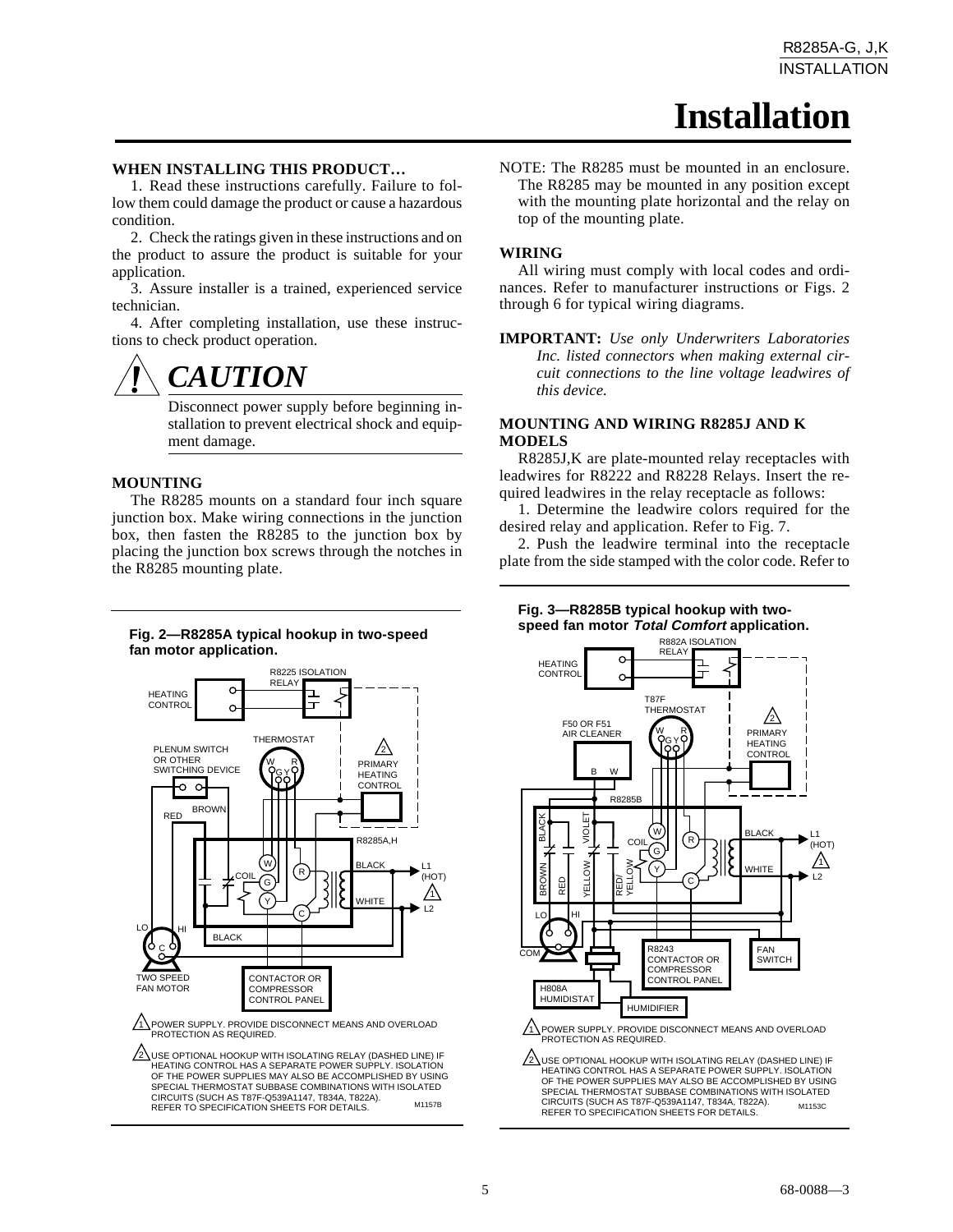Fig. 8. The tang on the quick-connect terminal must align with the small clearance slot in the terminal opening.

3. Press the relay into the relay receptacle until it locks in place. Refer to Fig. 9.

4. Secure new relay to receptacle with enclosed retaining bail. Refer to Fig. 9.



 $2 \backslash$ USE OPTIONAL HOOKUP WITH ISOLATING RELAY (DASHED LINE) IF HEATING CONTROL HAS A SEPARATE POWER SUPPLY. ISOLATION OF THE POWER SUPPLIES MAY ALSO BE ACCOMPLISHED BY USING SPECIAL THERMOSTAT SUBBASE COMBINATIONS WITH ISOLATED CIRCUITS (SUCH AS T87F-Q539A1147, T834A, T822A). REFER TO SPECIFICATION SHEETS FOR DETAILS. M1152B

**Fig. 5—R8285D typical hookup with onespeed fan motor and pilot duty contacts for auxiliary load. R8285F has power duty contacts for auxiliary load.**



**Fig. 6—R8285E typical hookup with two-speed fan and limit controller application.**



1\ POWER SUPPLY. PROVIDE DISCONNECT MEANS AND OVERLOAD PROTECTION AS REQUIRED.

USE OPTIONAL HOOKUP WITH ISOLATING RELAY (DASHED LINE) IF HEATING CONTROL HAS A SEPARATE POWER SUPPLY. ISOLATION 2 OF THE POWER SUPPLIES MAY ALSO BE ACCOMPLISHED BY USING SPECIAL THERMOSTAT SUBBASE COMBINATIONS WITH ISOLATED CIRCUITS (SUCH AS T87F-Q539A1147, T834A, T822A). REFER TO SPECIFICATION SHEETS FOR DETAILS. M1149C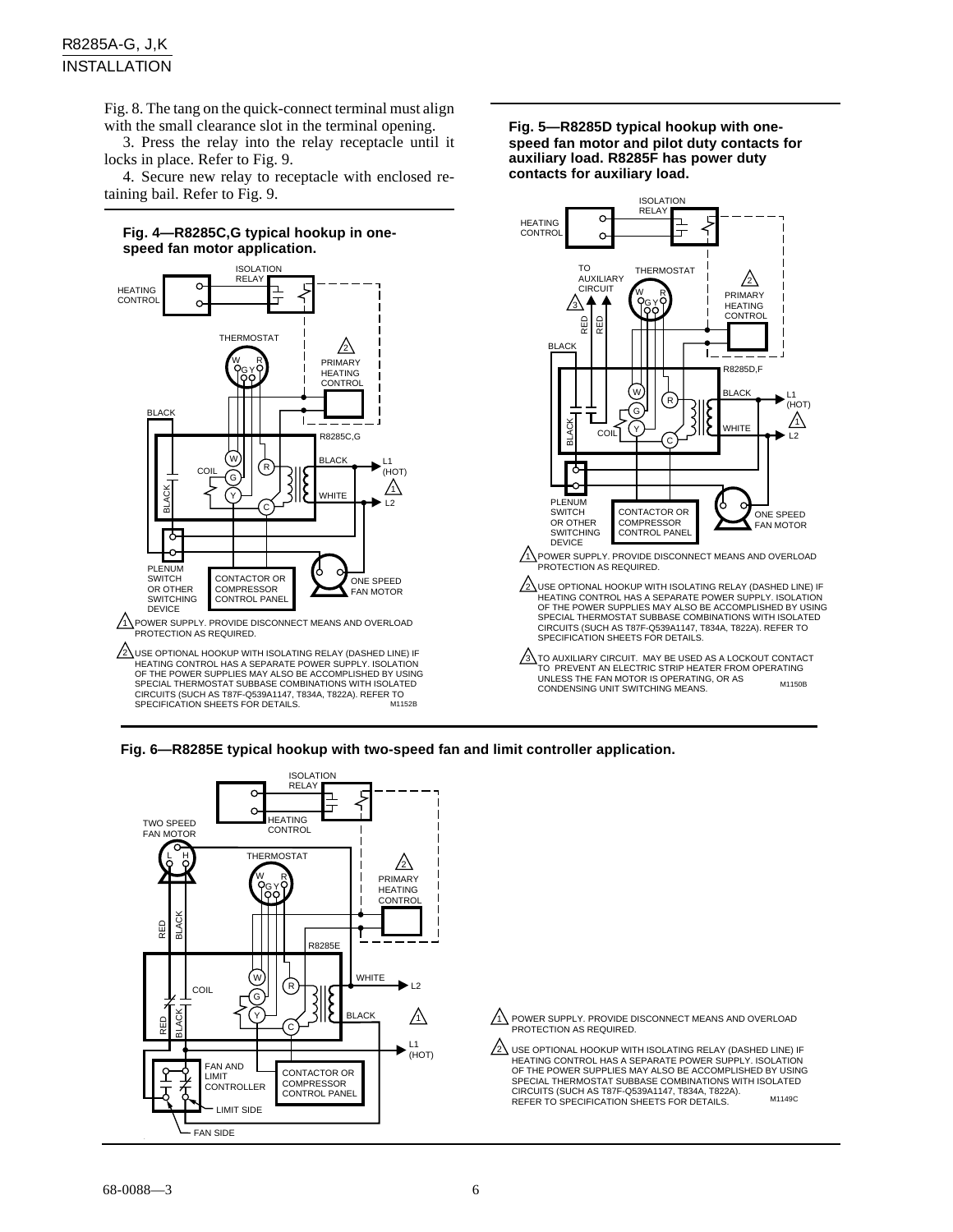

#### **Fig. 7—R8285J,K Relay receptacle wiring diagrams with typical relays and applications.**